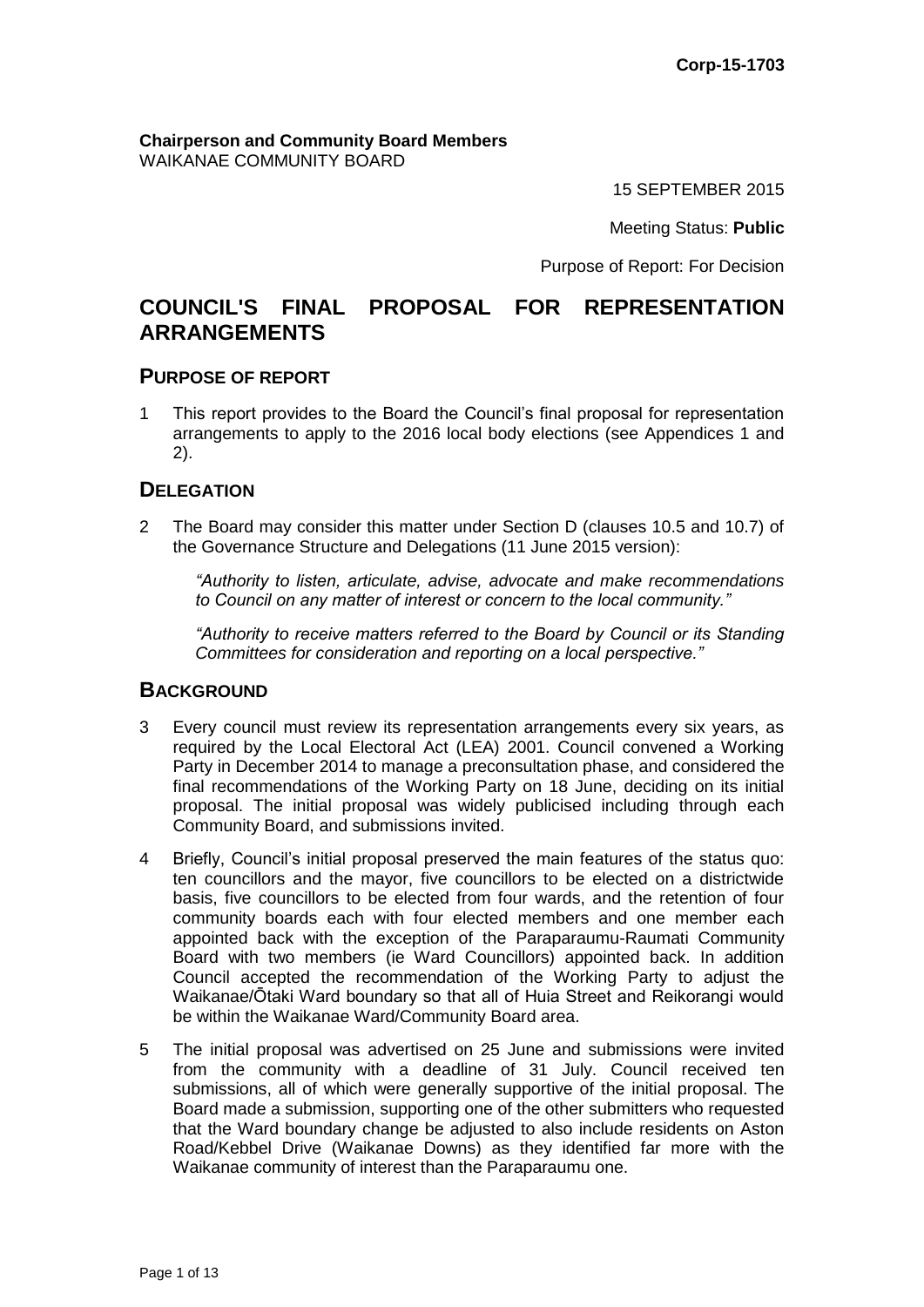- 6 Three submitters were heard on 11 August and Council considered its final proposal in the light of submissions on 27 August.
- 7 Under the LEA Council is required to provide reasons for any amendments to its initial proposal and any amendments can only made in the light of submissions. Council is also required to indicate the reasons for the rejection of any submission. Council confirmed its initial proposal as its final proposal with only one further change in relation to a submission which requested the inclusion of the Waikanae Downs area within the Waikanae Ward. Council considered this was justified on the same grounds as the boundary change in the initial proposal ie under clause  $19V(3)(a)(ii)$  of the LEA where non-compliance with the 19V '+/-10% rule' could be relaxed if it meant communities were not divided across ward boundaries. A map of the proposed ward and community board boundaries is at Appendix 3.

## **ISSUES AND OPTIONS**

#### Issues

- 8 The final decision was publicly notified on 2 September and this opened a period during which appeals or objections to the final proposal may be lodged. An appeal may be made by anyone who put in a submission, on matters related to their original submission. An objection may be lodged by any non-submitter but only if Council altered its initial proposal, which it did in terms of the boundary change. The Board is able if it wished, to lodge an appeal, relating to matters in its submission. The deadline for appeals and objections is Monday 5 October 2015.
- 9 Any appeals or objections received must then be forwarded by Council (together with associated material) to the Local Government Commission (LGC) for final determination. In deciding these matters the LGC's mandate is broad, and may include its own schedule of hearings. All material must be received by the LGC by 15 January 2016 and a final determination must be issued by the LGC by April 2016. This decision will apply to the local body elections in October 2016.

## **CONSIDERATIONS**

### Policy considerations

10 There are no policy considerations.

## Legal considerations

11 There are no additional legal considerations.

### Financial considerations

12 There are no financial considerations.

## Tāngata whenua considerations

13 There are no tāngata whenua considerations.

## **SIGNIFICANCE AND ENGAGEMENT**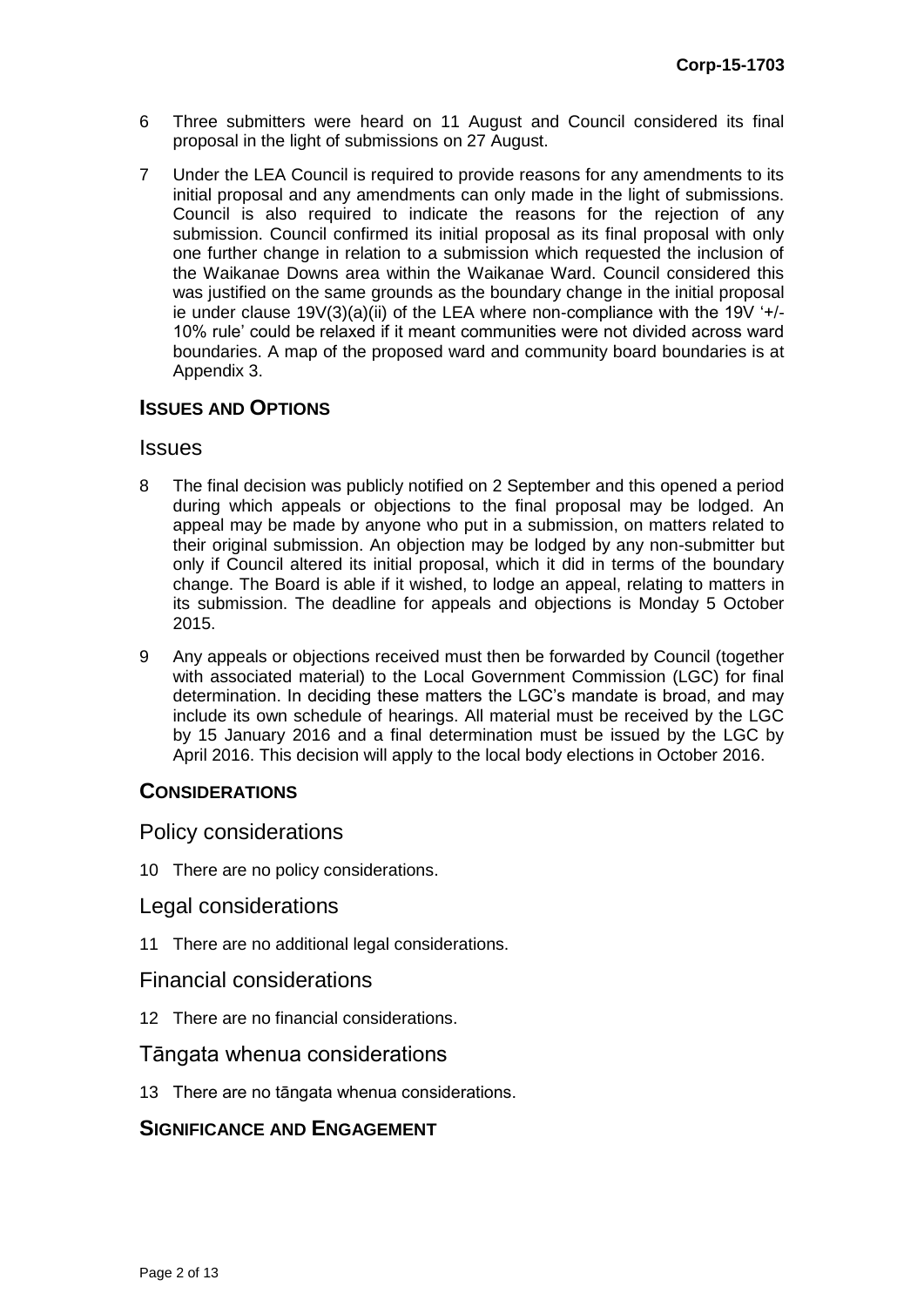**Corporate Services**

## Degree of significance

14 This matter has a moderate degree of significance under Council policy.

## Consultation already undertaken

15 The initial proposal was circulated through each Community Board. Two Boards chose to make submissions.

## Engagement planning

16 Engagement with the community is stipulated under legislation.

## **Publicity**

17 The final proposal has been widely publicised, with a statutory public notice, entries on the Council website and Facebook page, and displays at public libraries.

# **RECOMMENDATIONS**

18 That the Waikanae Community Board notes the Council's final proposal for representation arrangements for the 2016 local body elections, as at Appendix 1 of report Corp-15-1703 and notes the deadline for appeals or objections of Monday 5 October 2015.

| <b>Report prepared by</b> |  | <b>Approved for submission</b> | <b>Approved for</b><br>submission |
|---------------------------|--|--------------------------------|-----------------------------------|
| Vyvien<br>Maffey          |  | Starbuck- Sean Mallon          | Wayne Maxwell                     |
| <b>Democracy Services</b> |  | <b>Group Manager</b>           | <b>Group Manager</b>              |

**Infrastructure Services**

## **ATTACHMENTS**

**Manager**

- Appendix 1 Copy of Council's resolutions on the initial and final proposals
- Appendix 2 Copy of Council's report (Corp-15-1671) on the consideration of submissions and final proposal (minus appendices)
- Appendix 3 Map of proposed ward and community board boundaries (final proposal)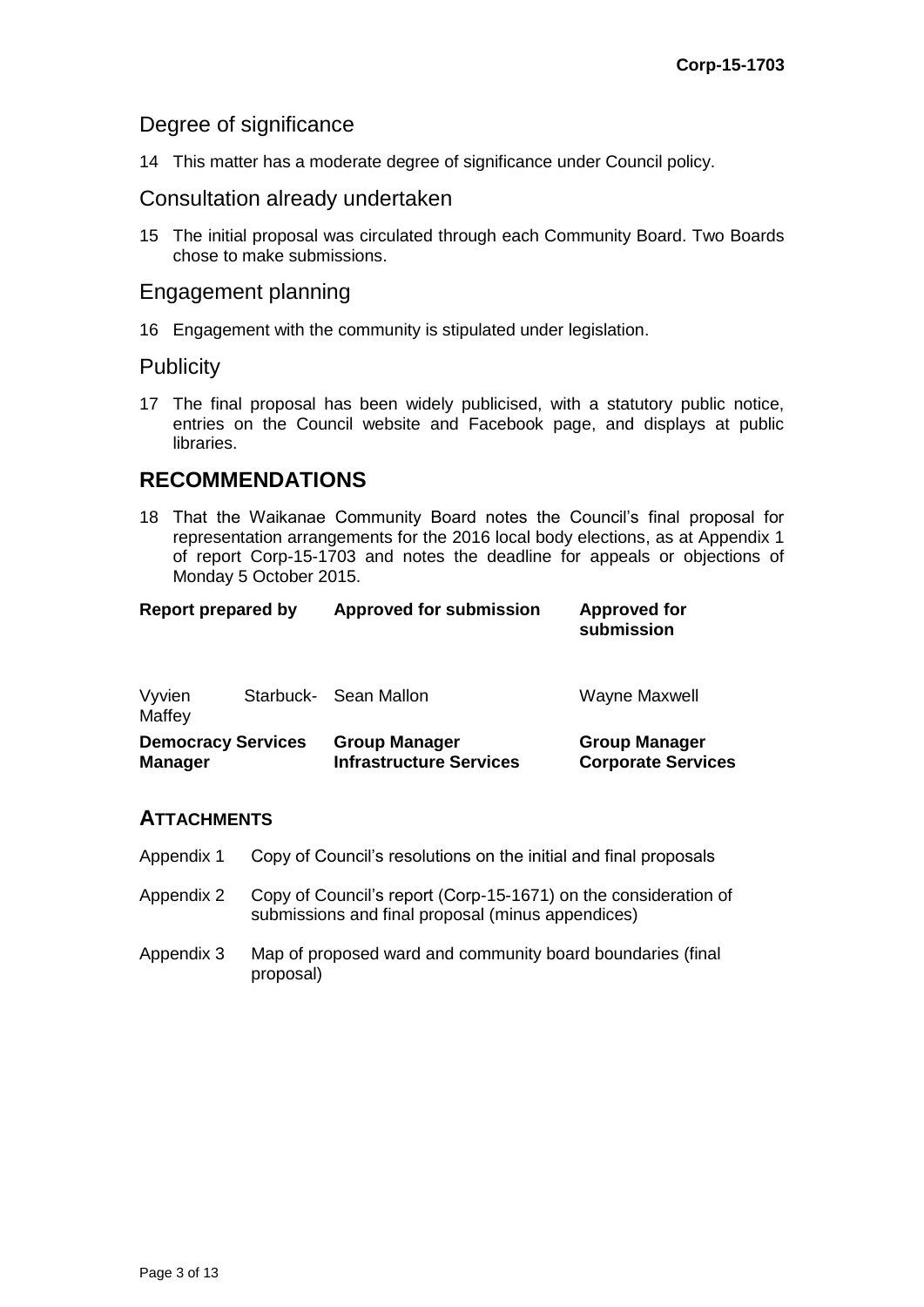## **APPENDIX 1**

### **RESOLUTION FROM COUNCIL MEETING THURSDAY 18 JUNE 2015 REGARDING COUNCIL'S INITIAL PROPOSAL FOR REPRESENTATION ARRANGEMENTS FOR THE KAPITI COAST DISTRICT COUNCIL**

#### **MOVED (Welsh/M Scott)**

**That the Council receives the recommendations of the Representation Review Working Party and thanks the Working Party for its efforts, and notes that the preliminary decisions made today will be subject to a formal consultation process in accordance with the Local Electoral Act 2001.**

#### **CARRIED**

#### **MOVED (Welsh/M Scott)**

**That the Council identifies the distinct geographic communities of interest for the Kapiti Coast District are as follows, together with respective reasons:**

| <b>Community</b> | <b>Descriptor/Reasons</b>                                                                                                                         |
|------------------|---------------------------------------------------------------------------------------------------------------------------------------------------|
| <b>Otaki</b>     | Separate township/s with associated rural areas, a major river<br>and its own water supply                                                        |
| Waikanae         | Separate geographic community of interest, with major river                                                                                       |
| Paraparaumu      | Paraparaumu is the largest central community and therefore<br>warrants separate recognition                                                       |
| <b>Raumati</b>   | Although closely linked geographically with Paraparaumu it<br>identifies itself as a distinct community                                           |
| Paekākāriki      | Separate village with a strong community of interest with a<br>natural boundary at Queen Elizabeth Park in the north, and its<br>own water supply |

#### **MOVED (Welsh/M Scott)**

**That the Council shall comprise a Mayor who shall be elected at large and ten (10) Councillors as the most appropriate number of members.** 

The reasons for this decision include:

- There has been no call from the community to alter the number of members
- This number of members has been working well to provide representation across a District of this size.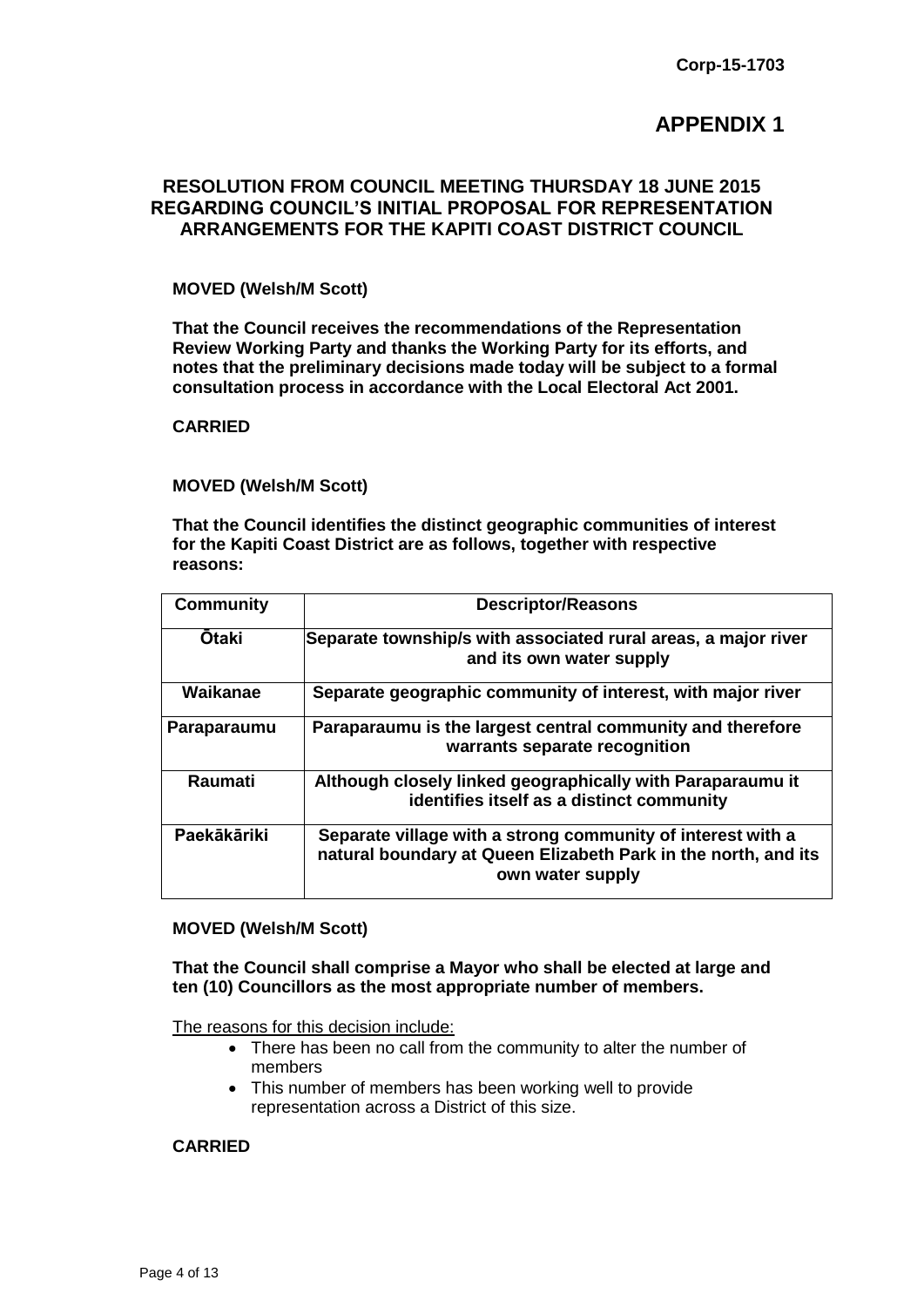**MOVED (Welsh/M Scott)**

**That the ten (10) Council members shall be elected as follows:**

**A mixed system of representation, with 5 members elected from the Wards as follows:**

- **- 1 member from the Ōtaki Ward**
- **- 1 member from the Waikanae Ward**
- **- 2 members from the Paraparaumu Ward (current boundary)**
- **- 1 member from the Paekākāriki-Raumati Ward (current boundary)**
- **- 5 members elected Districtwide**

The reasons for this decision include:

- There has been no signal from the community for arrangements to be changed
- The current mixed system is a familiar one for the community
- The balance of Districtwide and Ward Councillors provide multiple points of access of representation for communities
- Having both Districtwide Councillors and Ward Councillors caters to the dual nature of the Kapiti Coast District. The inclusion of Districtwide Councillors reflects the fact that many council services are funded on a districtwide basis and that the District is developing, while the inclusion of Ward Councillors provides representation for geographically distinct communities of interest and manifests the value the community continues to put on local democracy.

#### **A division was requested:**

**For the motion: the Mayor, Cr Bell, Cr Cardiff, Cr Gurunathan, Cr D Scott, Cr Elliott, Cr Holborow, Cr Welsh, Cr M Scott Against the motion: Cr Ammundsen, Cr Gaylor**

#### **CARRIED**

#### **MOVED (M Scott/Cardiff)**

**That, pursuant to clause 19V(3)(ii) of the Local Electoral Act 2001, the Council agrees that the boundaries of the Ōtaki Ward and the Waikanae Ward be changed, to match those of the Ōtaki and Waikanae Community Boards, which will involve the addition of the following meshblocks to the existing Waikanae Ward (and removal of same from the Ōtaki Ward): 1883500, 1883600, 1883701, 1883703, 1883807, 1883808, 1883901, 1883902, 1883903, 1883904, 1884801, 1998502, 1998600, 1998700.**

The reasons for this decision include:

- There have been repeated and strong requests from affected residents over a number of triennia for Council to address the anomaly
- A change in legislation since the previous review in 2009 allows Council to address the issue and therefore prevent a community from being divided artificially across ward boundaries
- It enhances representation for affected residents by helping them affect political change in their community of interest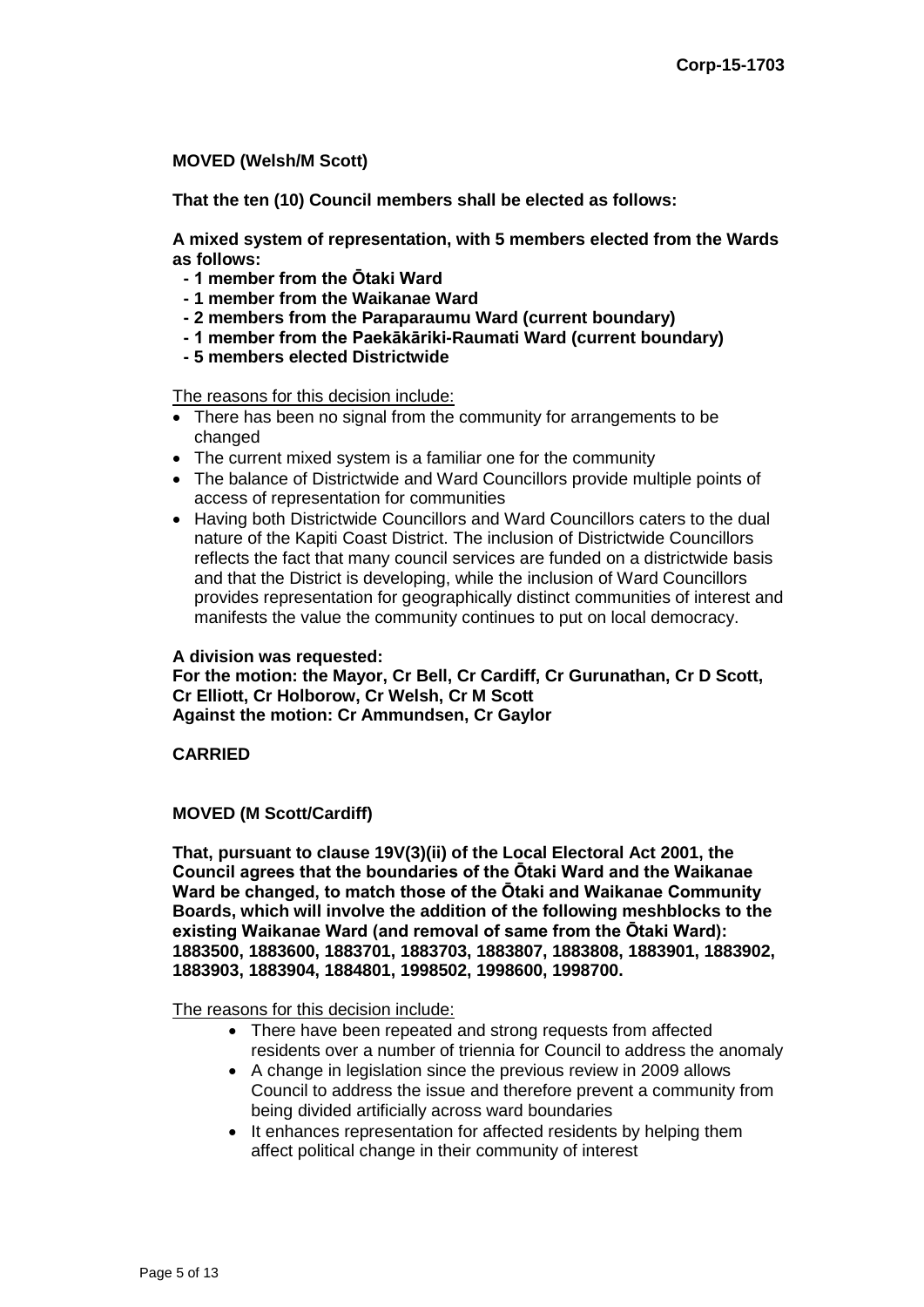### **CARRIED**

#### **MOVED (Welsh/M Scott)**

**That for the 2016 triennial elections the communities of the Kapiti Coast District will be represented by:**

| <b>Otaki Community Board</b>        | 4 elected members and 1 Ward<br><b>Councillors</b> |
|-------------------------------------|----------------------------------------------------|
| <b>Waikanae Community Board</b>     | 4 elected members and 1 Ward<br><b>Councillors</b> |
| Paraparaumu-Raumati Community Board | 4 elected members and 2 Ward<br><b>Councillors</b> |
| Paekākāriki Community Board         | 4 elected members and 1 Ward<br><b>Councillors</b> |

The reasons for this decision include:

- There has been no request for change from the community
- The four Community Boards have been working well and have a positive relationship with Council
- The Council and community have previously signalled their support for structures that support local democratic decision-making such as Wards and Community Boards
- Having Community Boards provides a choice of elected representatives for the respective communities to approach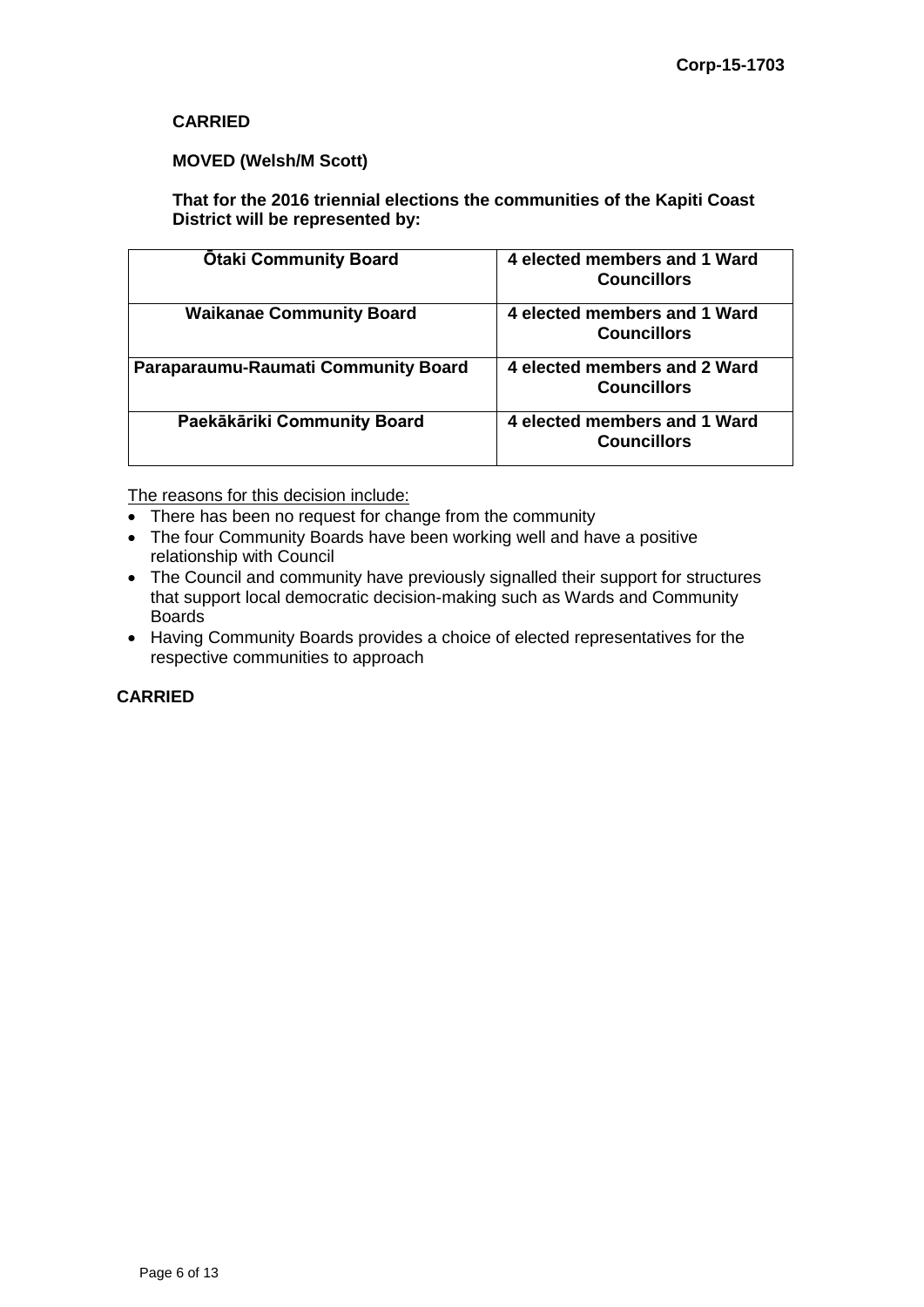## **COUNCIL MEETING 27 AUGUST 2015 – 2015 REPRESENTATION REVIEW – CONSIDERATION OF SUBMISSIONS AND FINAL PROPOSAL (CORP-15-1671) RESOLUTIONS**

#### **MOVED (Bell/Welsh)**

**That the Council receives Submissions 1 to 10 to the Council's initial proposal for representation arrangements, as adopted on 18 June 2015 and notes that these submissions are considered as part of the Council's deliberation and final proposal on representation arrangements for the 2016 local authority elections.**

#### **CARRIED**

#### Communities of interest

**MOVED (Bell/Welsh)**

**That after considering the submissions the Council confirms its initial proposal and identifies that the distinct geographic communities of interest for the Kapiti Coast District are as follows, and notes that these will form the basis for consequent decisions regarding fair and effective representation:**

| <b>Community</b> | <b>Descriptor/Reasons</b>                                                                                                                         |
|------------------|---------------------------------------------------------------------------------------------------------------------------------------------------|
| <b>Ōtaki</b>     | Separate township/s with associated rural areas, a major river<br>and its own water supply                                                        |
| Waikanae         | Separate geographic community of interest, with major river                                                                                       |
| Paraparaumu      | Paraparaumu is the largest central community and therefore<br>warrants separate recognition                                                       |
| Raumati          | Although closely linked geographically with Paraparaumu it<br>identifies itself as a distinct community                                           |
| Paekākāriki      | Separate village with a strong community of interest with a<br>natural boundary at Queen Elizabeth Park in the north, and its<br>own water supply |

#### Number of Councillors

#### **MOVED (Bell/D Scott)**

**That after considering submissions Council confirms its initial proposal that for the 2016 local authority elections the Kapiti Coast District Council shall comprise a Mayor elected at large and ten Councillors, for the reasons that there has been no call for change, and that the number of members has been working well to provide representation for a District of this size.**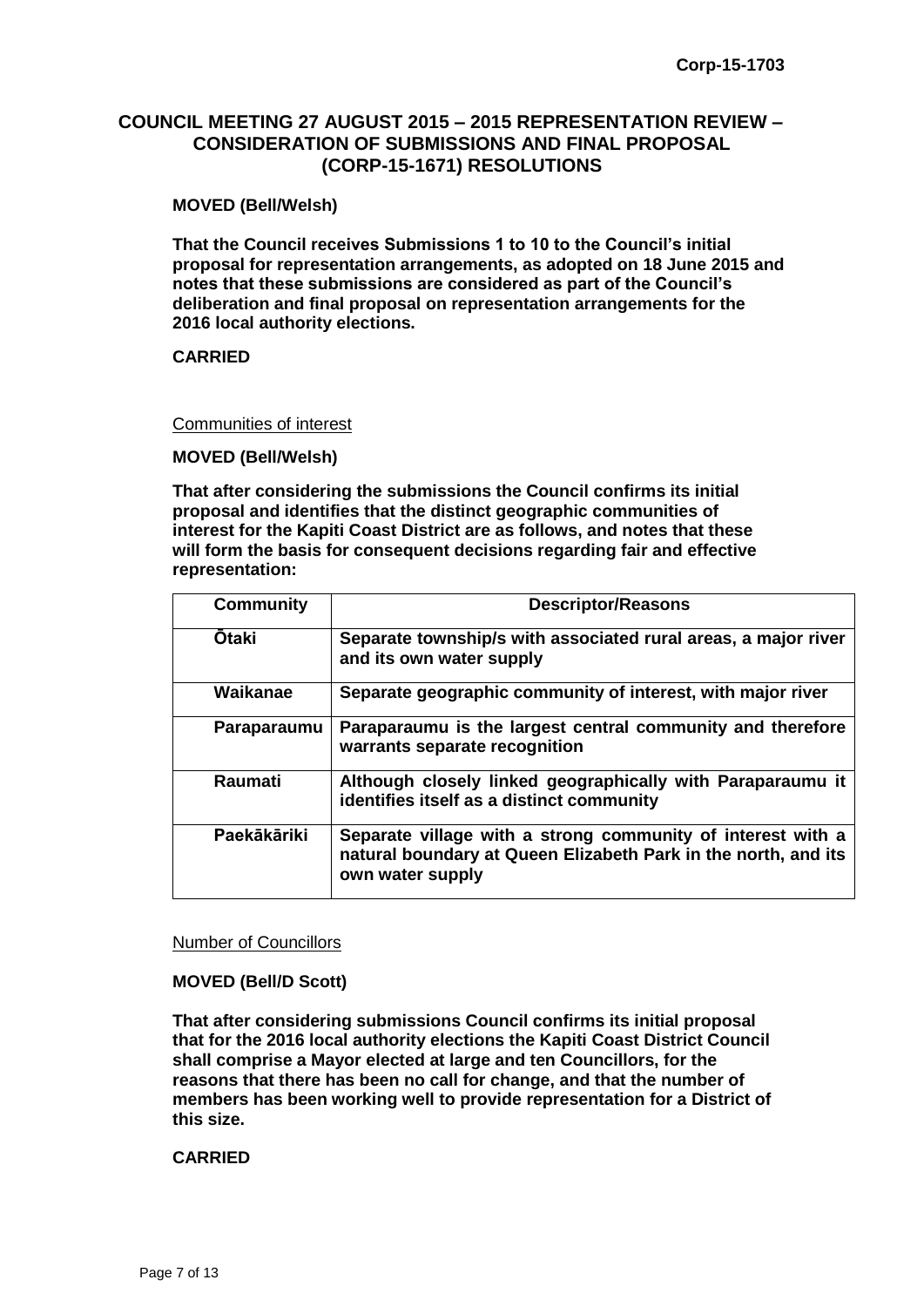#### Ward system and basis of election

#### **MOVED (Welsh/Gaylor)**

**That after considering submissions Council confirms its initial proposal that for the 2016 local authority elections the Kapiti Coast District Council shall be divided into four wards to provide the various geographically distinct communities of interest with effective representation. The four wards will be:**

**Ōtaki Ward**

**Waikanae Ward**

**Paraparaumu Ward**

**Paekākāriki-Raumati Ward**

**CARRIED**

#### **MOVED (Welsh/Mayor)**

**That after considering submissions Council confirms its initial proposal that for the 2016 local authority elections the Kapiti Coast District Council shall comprise a mixed system of representation and that the ten Councillors shall be elected as follows:**

- **- 1 member from the Ōtaki Ward**
- **- 1 member from the Waikanae Ward**
- **- 2 members from the Paraparaumu Ward**
- **- 1 member from the Paekākāriki-Raumati Ward (current boundary)**
- **- 5 members elected Districtwide**

#### **CARRIED**

#### Reasons for decision:

- There has been no signal from the community for arrangements to be changed;
- The current mixed system is familiar to the community;
- The balance of Districtwide and Ward Councillors provides multiple points of access for representation for communities;
- Having both Districtwide and Ward Councillors caters to the dual nature of the Kapiti coast District. The inclusion of Districtwide Councillors reflects the fact that many council services are funded on a districtwide basis and that the District is developing, while the inclusion of Ward Councillors provides representation for geographically distinct communities of interest and manifests the value the community continues to put on local democracy.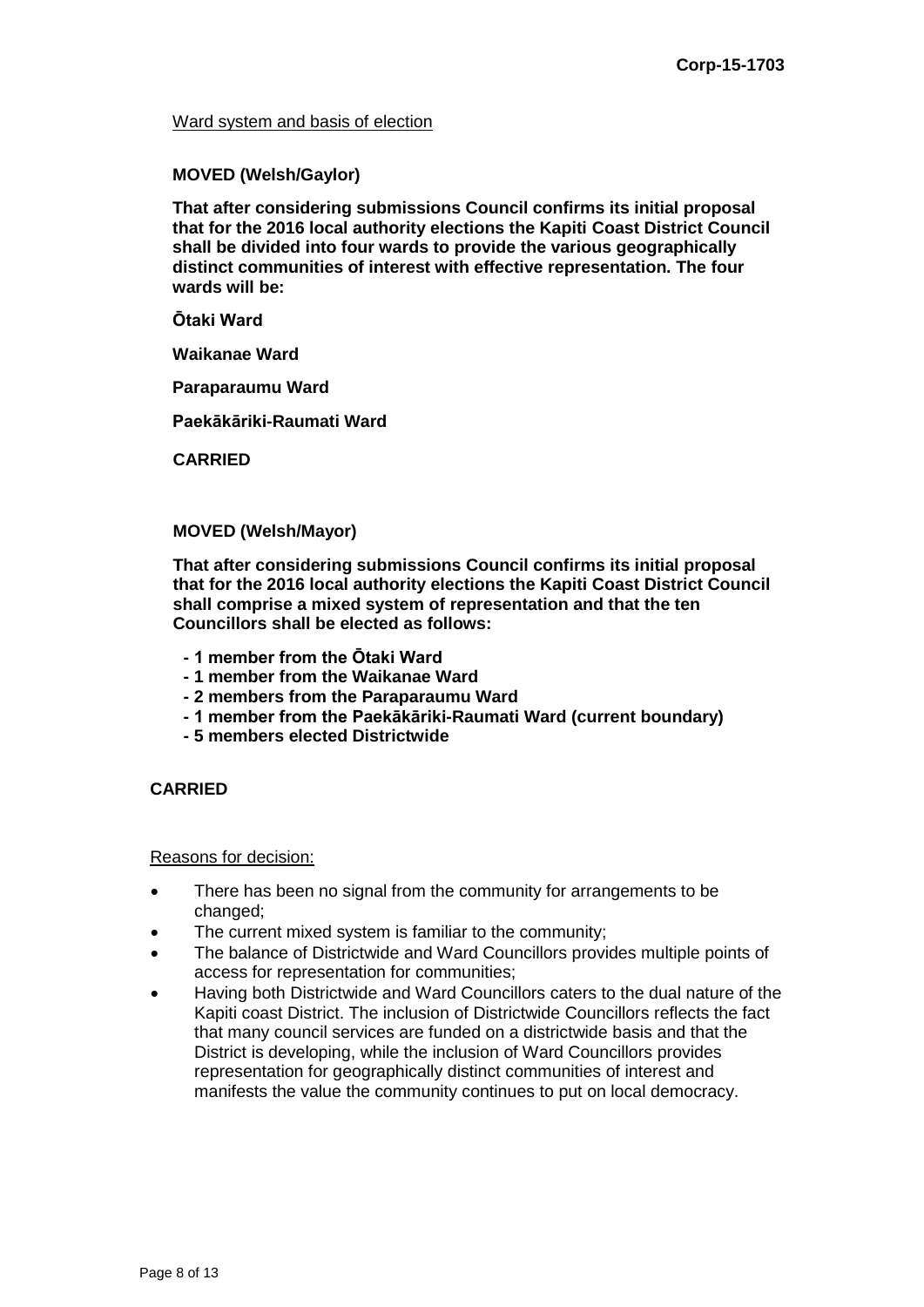#### **MOVED (M Scott/Bell)**

**That Council considers, in the light of submissions, to amend its initial proposal in respect of a change to ward boundaries:**

**Pursuant to clause 19V(3)(a)(ii) of the Local Electoral Act 2001, and in order to avoid splitting communities of interest across ward boundaries, the Council agrees:**

- **(a) that the boundaries of the Ōtaki Ward and the Waikanae Ward be changed, to match those of the Ōtaki and Waikanae Community Boards, which will involve the addition of the following meshblocks to the existing Waikanae Ward (and removal of same from the Ōtaki Ward): 1883500, 1883600, 1883701, 1883703, 1883807, 1883808, 1883901, 1883902, 1883903, 1883904, 1884801, 1998502, 1998600, 1998700; and**
- **(b) that the additional meshblock 1998404 be removed from the current Paraparaumu Ward and Paraparaumu-Raumati Community Board areas and added to the Waikanae Ward and Waikanae Community Board areas.**

#### **CARRIED**

#### Reason for decision

Both these boundary adjustments are made in response to requests from the community and are made to avoid splitting a community of interest across ward boundaries, as enabled by clause 19V(3)(a)(ii).

#### Community Boards

MOVED (Gurunathan/Bell)

That, for the 2016 local authority elections the communities of the Kapiti Coast District will be represented by:

| <b>Otaki Community Board</b>        | 4 elected members and 1 Ward Councillors |
|-------------------------------------|------------------------------------------|
| <b>Waikanae Community Board</b>     | 4 elected members and 1 Ward Councillors |
| Paraparaumu-Raumati Community Board | 5 elected members and 2 Ward Councillors |
| Paekākāriki Community Board         | 4 elected members and 1 Ward Councillors |

A division was requested:

For the motion: Cr Gurunathan, Cr D Scott, Cr Elliott

Against the motion: the Mayor, Cr Ammundsen, Cr Bell, Cr Gaylor, Cr M Scott, Cr Welsh, Cr Holborow

LOST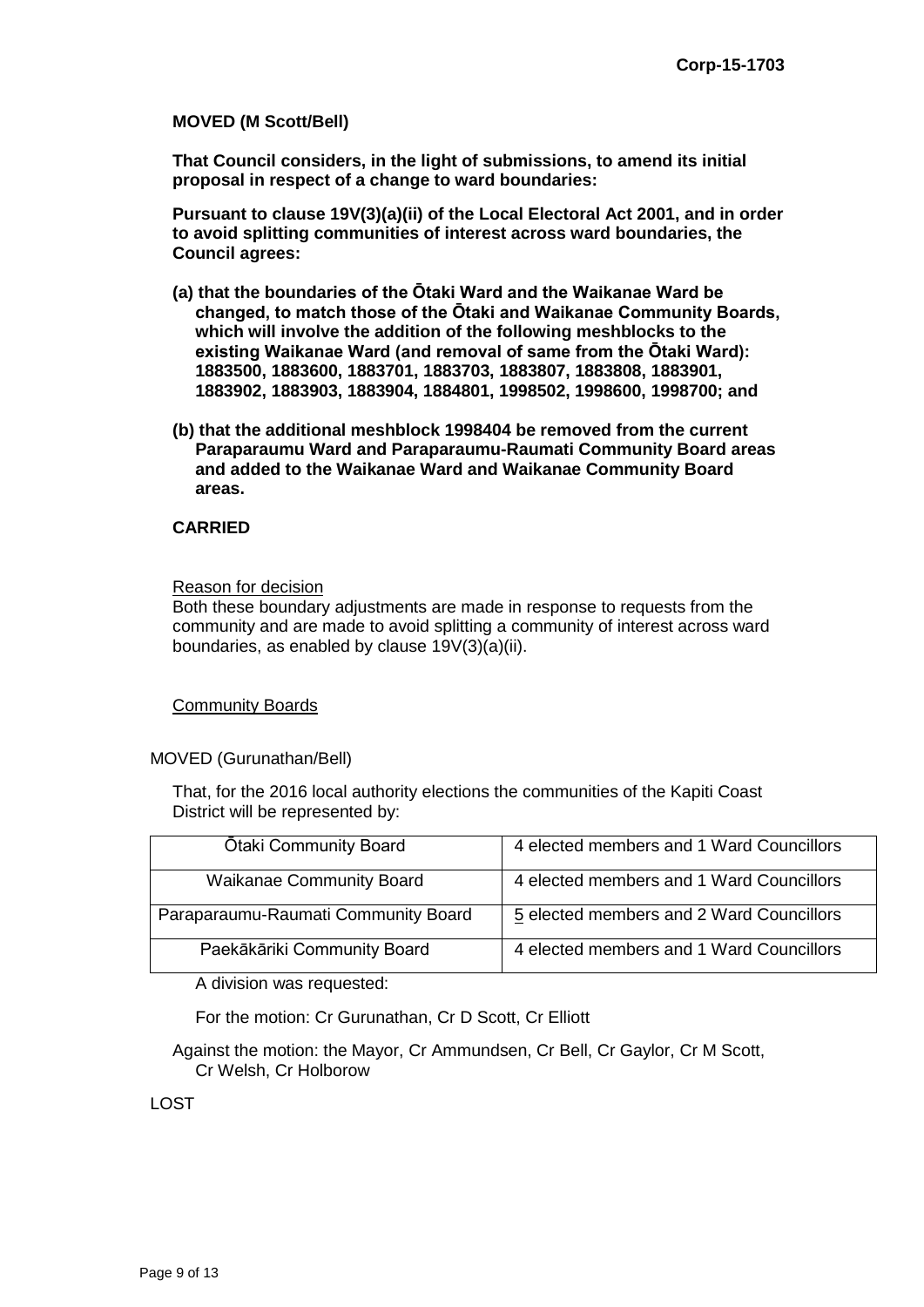#### **MOVED (Gaylor/Ammundsen)**

**That, for the 2016 local authority elections the communities of the Kapiti Coast District will be represented by:**

| <b>Otaki Community Board</b>        | 4 elected members and 1 Ward<br><b>Councillors</b> |
|-------------------------------------|----------------------------------------------------|
| <b>Waikanae Community Board</b>     | 4 elected members and 1 Ward<br><b>Councillors</b> |
| Paraparaumu-Raumati Community Board | 4 elected members and 2 Ward<br><b>Councillors</b> |
| Paekākāriki Community Board         | 4 elected members and 1 Ward<br><b>Councillors</b> |

#### **CARRIED**

#### Reasons for the decision

In coming to its decision the Council expressed confidence that four elected members, together with the two Ward Councillors, on the Paraparaumu-Raumati Community Board are sufficient to deal with the workload of that Board.

#### **MOVED (Mayor/D Scott)**

**That the reasons for the amendment to the Council's initial proposal was pursuant to a new clause in the Local Electoral Act 2001 under 19V(3)(a)(ii) which would allow non-compliance with clause 19V(2) if compliance meant that communities would be divided across ward boundaries.** 

#### **CARRIED**

#### **MOVED (Mayor/Welsh)**

**Pursuant to section 19N (2)(b) of the Local Electoral Act 2001, Council indicates that the submissions as listed at Appendix 3 of report Corp-15-1671 are accepted or rejected for the following reasons:**

| <b>SUB</b>     | <b>NAME</b>                                       | Accepted/Rejected because                                                                              |
|----------------|---------------------------------------------------|--------------------------------------------------------------------------------------------------------|
| 1              | <b>Lynette Wharfe</b>                             | <b>Accepted - endorses the Council's</b><br>initial proposal including the proposed<br>boundary change |
| $\overline{2}$ | <b>Federated Farmers of</b><br><b>New Zealand</b> | Rejected - the request for a Rural<br>Advisory body is outside the scope of<br>the Review              |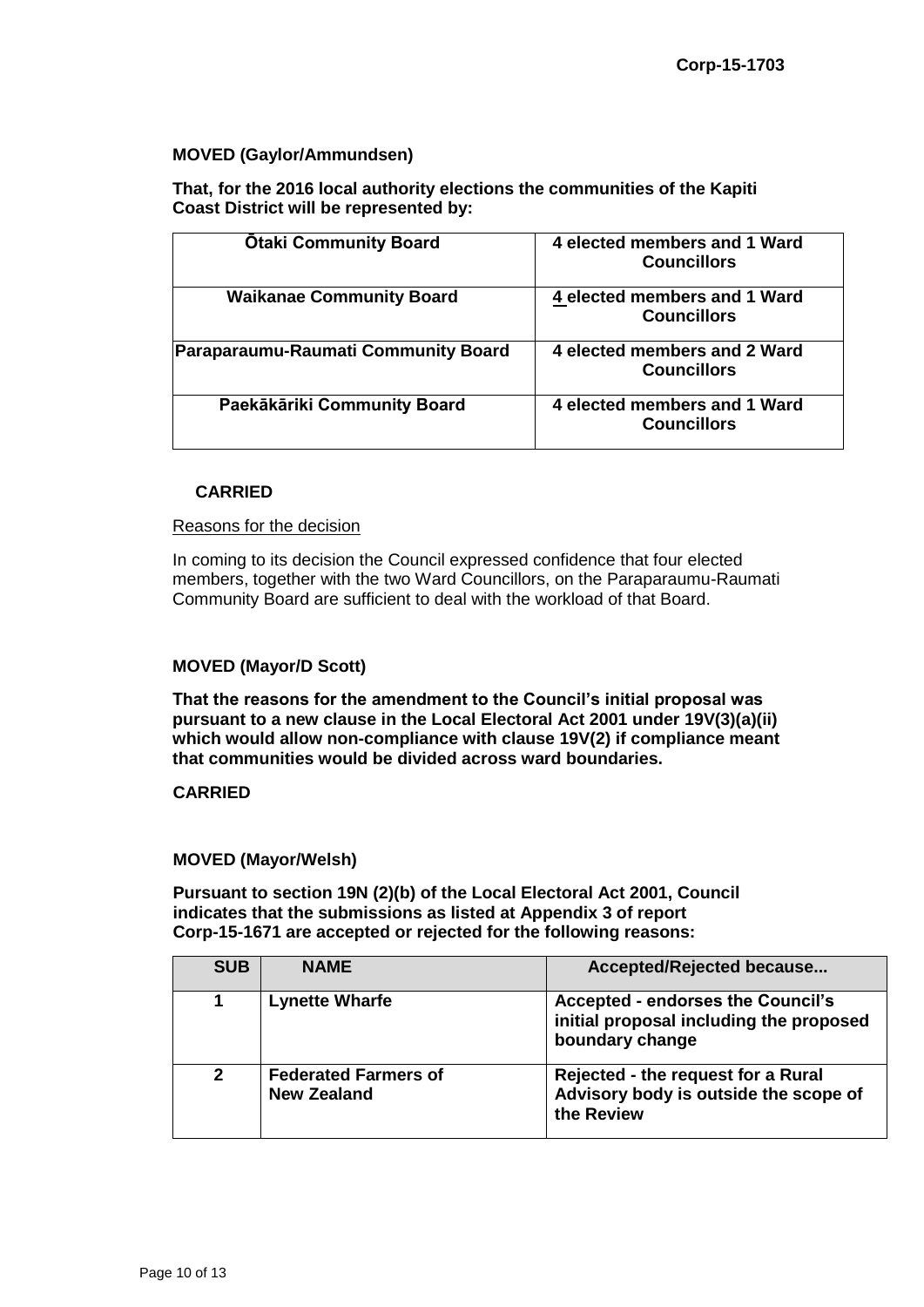| 3              | <b>Waikanae Community Board</b>               | Accepted - s19V(3)(a)(ii) (not dividing a<br>community of interest across ward<br>boundaries)                       |
|----------------|-----------------------------------------------|---------------------------------------------------------------------------------------------------------------------|
| 4              | Paraparaumu-Raumati<br><b>Community Board</b> | Rejected - four elected members and<br>two Ward Councillors were deemed<br>sufficient to carry out the Board's work |
| 5              | <b>ART Forum</b>                              | <b>Accepted - endorsing the Council's</b><br>initial proposal                                                       |
| 6              | <b>Chrissie and John Greenhough</b>           | Accepted - s19V(3)(a)(ii) (not dividing a<br>community of interest across ward<br>boundaries)                       |
| $\overline{7}$ | <b>Gwynn Compton</b>                          | <b>Accepted - supporting the Council's</b><br>initial proposal                                                      |
| 8              | <b>Kapiti Grey Power</b>                      | <b>Accepted - supporting the Council's</b><br>initial proposal                                                      |
| 9              | <b>Neil Woodbury</b>                          | <b>Accepted - supporting the Council's</b><br>initial proposal                                                      |
| 10             | <b>Murray Ballinger</b>                       | <b>Accepted - supporting the Council's</b><br>initial proposal                                                      |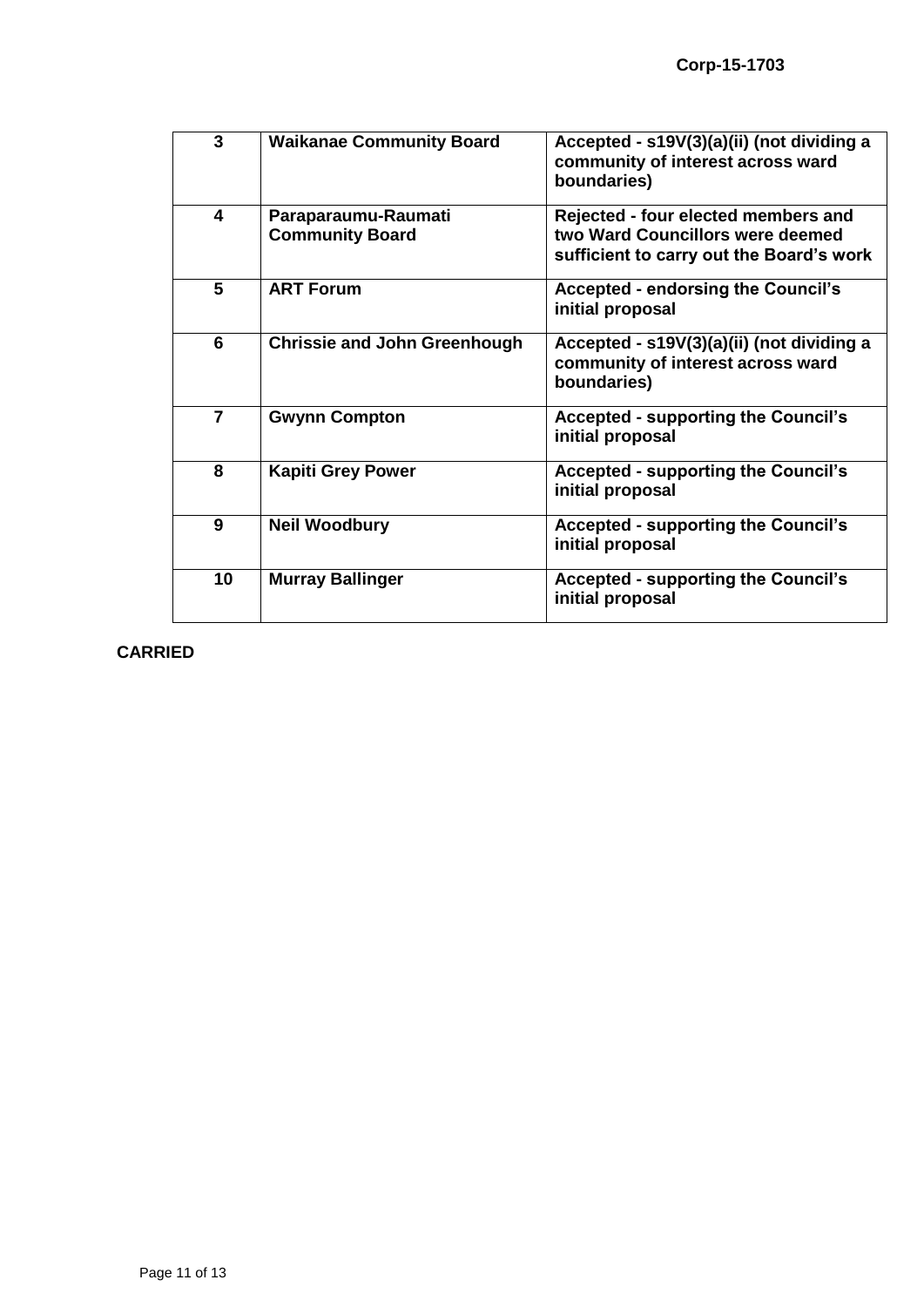# **APPENDIX 2**

# **COPY OF COUNCIL REPORT (CORP-15-1671) ON CONSIDERATION OF SUBMISSIONS AND FINAL PROPOSAL**